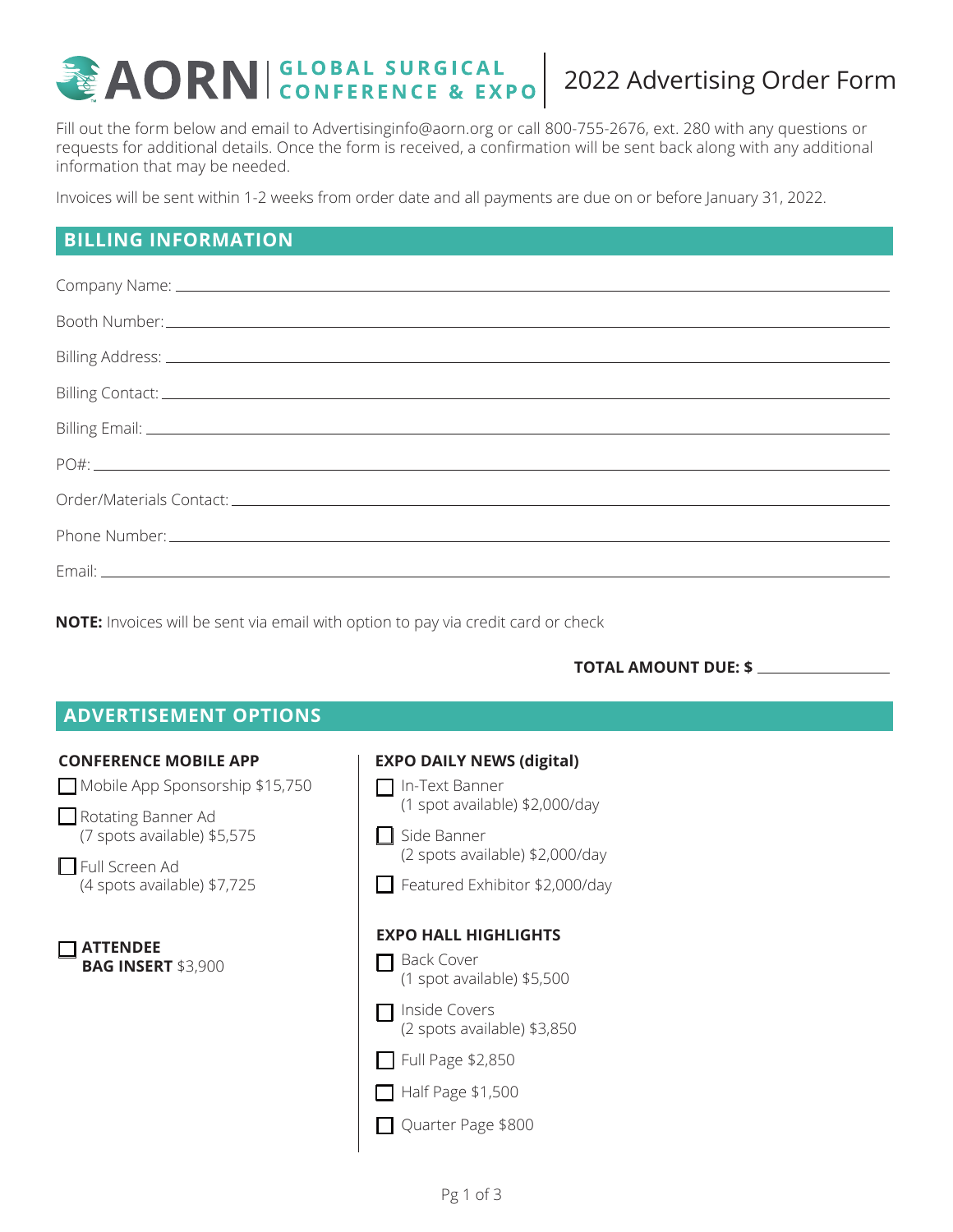## **EXPO QUEST** \$1,000

## **ATTENDEE LISTS**

#### **EMAIL BLAST**

Pre Blast \$5,400 Date requested \_

Pre & Post Blast \$7,200 Date requested

| <b>DIRECT MAIL LIST</b>                                                                                                                                      |                       |  |  |
|--------------------------------------------------------------------------------------------------------------------------------------------------------------|-----------------------|--|--|
| $\Box$ Pre List \$1,625                                                                                                                                      | Date requested        |  |  |
| $\Box$ Post List \$2,340                                                                                                                                     | Date requested ______ |  |  |
| Email a sample of the piece being mailed to AORN (Advertising info@aorn.org)<br>prior to the date requested. Sample is needed before AORN can send the list. |                       |  |  |

I agree that I am using the AORN mailing list, one time only, solely for promotion and follow up regarding my company's participation in the Surgical Conference & Expo 2022. I agree my company will not assert or imply AORN endorsement of company's products or services. I understand that lists will be purged of duplicates. I understand that all lists are seeded with decoy names to detect unauthorized usage. I understand that reproduction of, copying, or duplicating the list in any way for any other purpose is strictly prohibited. I understand and agree that the AORN Surgical Conference & Expo 2022 list is not to be used for, or to recruit for, market research purposes. Violation of this agreement will suspend my list rental privileges indefinitely. AORN may in its sole discretion, for any or no reason, cancel or refuse any rental request.

Signature:

## **ON-SITE OPTIONS**

#### **Please contact Advertisinginfo@aorn.org or 800-755-2676, ext. 280 to order the following items:**

- Floor Stickers
- Charging Station
- Column Wrap
- Escalator Runner
- Door/Window Cling
- Lobby Hanging Banner
- Hotel Key Cards
- Signage Cube
- Hotel Options
- Any other additional on-site options

| <b>DETAILS</b> |                |
|----------------|----------------|
|                |                |
|                | $\mathfrak{F}$ |
|                |                |
|                |                |
|                |                |